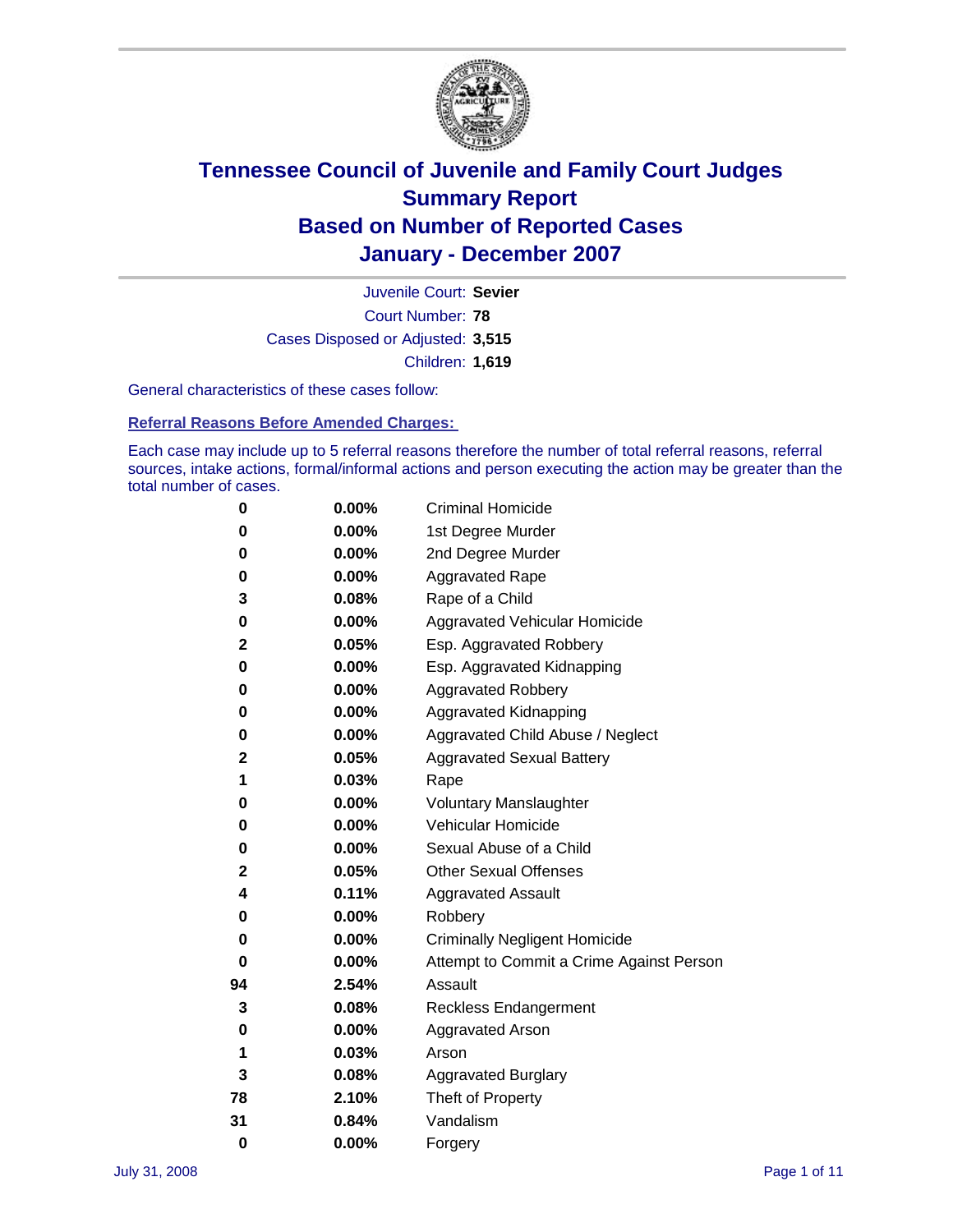

Court Number: **78** Juvenile Court: **Sevier** Cases Disposed or Adjusted: **3,515** Children: **1,619**

#### **Referral Reasons Before Amended Charges:**

Each case may include up to 5 referral reasons therefore the number of total referral reasons, referral sources, intake actions, formal/informal actions and person executing the action may be greater than the total number of cases.

| 0        | 0.00%    | <b>Worthless Checks</b>                                     |
|----------|----------|-------------------------------------------------------------|
| $\bf{0}$ | $0.00\%$ | Illegal Possession / Fraudulent Use of Credit / Debit Cards |
| 19       | 0.51%    | <b>Burglary</b>                                             |
| $\bf{0}$ | $0.00\%$ | Unauthorized Use of a Vehicle                               |
| 0        | 0.00%    | <b>Cruelty to Animals</b>                                   |
| $\bf{0}$ | $0.00\%$ | Sale of Controlled Substances                               |
| 79       | 2.13%    | <b>Other Drug Offenses</b>                                  |
| 3        | 0.08%    | <b>Possession of Controlled Substances</b>                  |
| $\bf{0}$ | 0.00%    | <b>Criminal Attempt</b>                                     |
| 14       | 0.38%    | Carrying Weapons on School Property                         |
| 5        | 0.13%    | Unlawful Carrying / Possession of a Weapon                  |
| 12       | 0.32%    | <b>Evading Arrest</b>                                       |
| 3        | 0.08%    | Escape                                                      |
| 3        | 0.08%    | Driving Under Influence (DUI)                               |
| 76       | 2.05%    | Possession / Consumption of Alcohol                         |
| 10       | 0.27%    | Resisting Stop, Frisk, Halt, Arrest or Search               |
| 3        | 0.08%    | <b>Aggravated Criminal Trespass</b>                         |
| 0        | $0.00\%$ | Harassment                                                  |
| 1        | 0.03%    | Failure to Appear                                           |
| 0        | 0.00%    | Filing a False Police Report                                |
| 5        | 0.13%    | Criminal Impersonation                                      |
| 45       | 1.21%    | <b>Disorderly Conduct</b>                                   |
| 6        | 0.16%    | <b>Criminal Trespass</b>                                    |
| 15       | 0.40%    | <b>Public Intoxication</b>                                  |
| 0        | $0.00\%$ | Gambling                                                    |
| 211      | 5.69%    | Traffic                                                     |
| 0        | 0.00%    | Local Ordinances                                            |
| 0        | 0.00%    | Violation of Wildlife Regulations                           |
| 337      | 9.09%    | Contempt of Court                                           |
| 101      | 2.72%    | Violation of Probation                                      |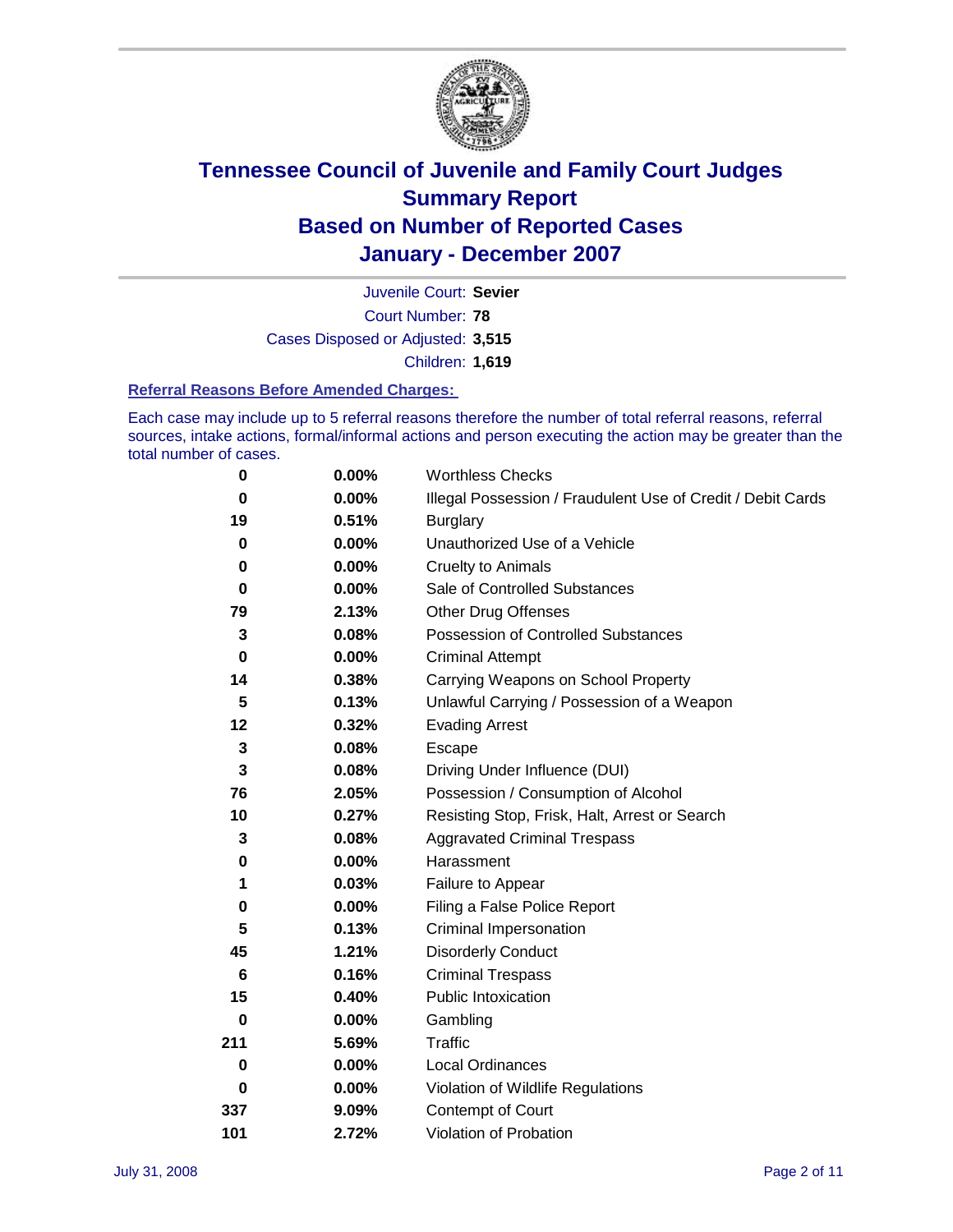

Court Number: **78** Juvenile Court: **Sevier** Cases Disposed or Adjusted: **3,515** Children: **1,619**

#### **Referral Reasons Before Amended Charges:**

Each case may include up to 5 referral reasons therefore the number of total referral reasons, referral sources, intake actions, formal/informal actions and person executing the action may be greater than the total number of cases.

| 3,707 | 100.00%  | <b>Total Referrals</b>                 |
|-------|----------|----------------------------------------|
| 247   | 6.66%    | Other                                  |
| 0     | 0.00%    | <b>Consent to Marry</b>                |
| 0     | $0.00\%$ | <b>Request for Medical Treatment</b>   |
| 364   | 9.82%    | <b>Child Support</b>                   |
| 30    | 0.81%    | Paternity / Legitimation               |
| 10    | 0.27%    | Visitation                             |
| 151   | 4.07%    | Custody                                |
| 23    | 0.62%    | <b>Foster Care Review</b>              |
| 1     | 0.03%    | <b>Administrative Review</b>           |
| 525   | 14.16%   | <b>Judicial Review</b>                 |
| 4     | 0.11%    | Violation of Informal Adjustment       |
| 0     | $0.00\%$ | <b>Violation of Pretrial Diversion</b> |
| 50    | 1.35%    | <b>Termination of Parental Rights</b>  |
| 477   | 12.87%   | Dependency / Neglect                   |
| 3     | 0.08%    | <b>Physically Abused Child</b>         |
| 0     | $0.00\%$ | <b>Sexually Abused Child</b>           |
| 1     | 0.03%    | <b>Violation of Curfew</b>             |
| 92    | 2.48%    | Violation of a Valid Court Order       |
| 151   | 4.07%    | Possession of Tobacco Products         |
| 4     | 0.11%    | Out-of-State Runaway                   |
| 86    | 2.32%    | In-State Runaway                       |
| 139   | 3.75%    | Truancy                                |
| 169   | 4.56%    | <b>Unruly Behavior</b>                 |
| 8     | 0.22%    | Violation of Aftercare                 |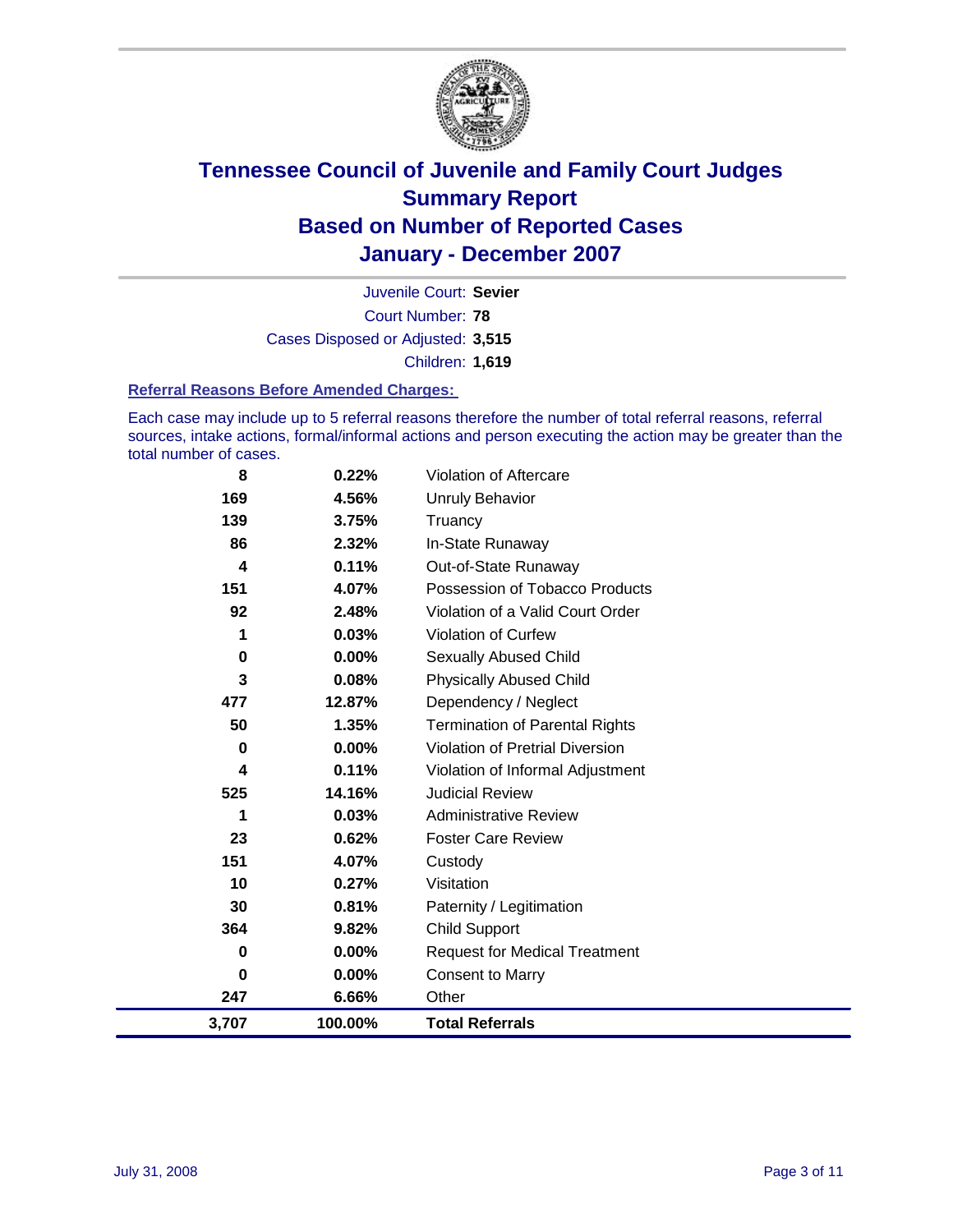

|                            |                                   | Juvenile Court: Sevier |
|----------------------------|-----------------------------------|------------------------|
|                            |                                   | Court Number: 78       |
|                            | Cases Disposed or Adjusted: 3,515 |                        |
|                            |                                   | Children: 1,619        |
| <b>Referral Sources: 1</b> |                                   |                        |
| 667                        | 17.99%                            | Law Enforcement        |
| 264                        | 7.12%                             | Parents                |
| 143                        | 3.86%                             | Relatives              |
| 26                         | 0.70%                             | Self                   |

| 3,707 | 100.00% | <b>Total Referral Sources</b>     |
|-------|---------|-----------------------------------|
| 56    | 1.51%   | Other                             |
| 0     | 0.00%   | Unknown                           |
| 0     | 0.00%   | Hospital                          |
| 33    | 0.89%   | Child & Parent                    |
| 56    | 1.51%   | Victim                            |
| 11    | 0.30%   | <b>Other Court</b>                |
| 72    | 1.94%   | Social Agency                     |
| 215   | 5.80%   | <b>Court Staff</b>                |
| 0     | 0.00%   | <b>District Attorney's Office</b> |
| 693   | 18.69%  | <b>Other State Department</b>     |
| 1,166 | 31.45%  | <b>DCS</b>                        |
| 0     | 0.00%   | <b>CSA</b>                        |
| 305   | 8.23%   | School                            |
|       |         |                                   |

### **Age of Child at Referral: 2**

| 1.619 | 100.00%  | <b>Total Child Count</b> |
|-------|----------|--------------------------|
| 0     | $0.00\%$ | Unknown / Not Reported   |
| 13    | 0.80%    | Ages 19 and Over         |
| 378   | 23.35%   | Ages 17 through 18       |
| 488   | 30.14%   | Ages 15 through 16       |
| 233   | 14.39%   | Ages 13 through 14       |
| 112   | 6.92%    | Ages 11 through 12       |
| 395   | 24.40%   | Ages 10 and Under        |
|       |          |                          |

<sup>1</sup> If different than number of Referral Reasons (3707), verify accuracy of your court's data.

One child could be counted in multiple categories, verify accuracy of your court's data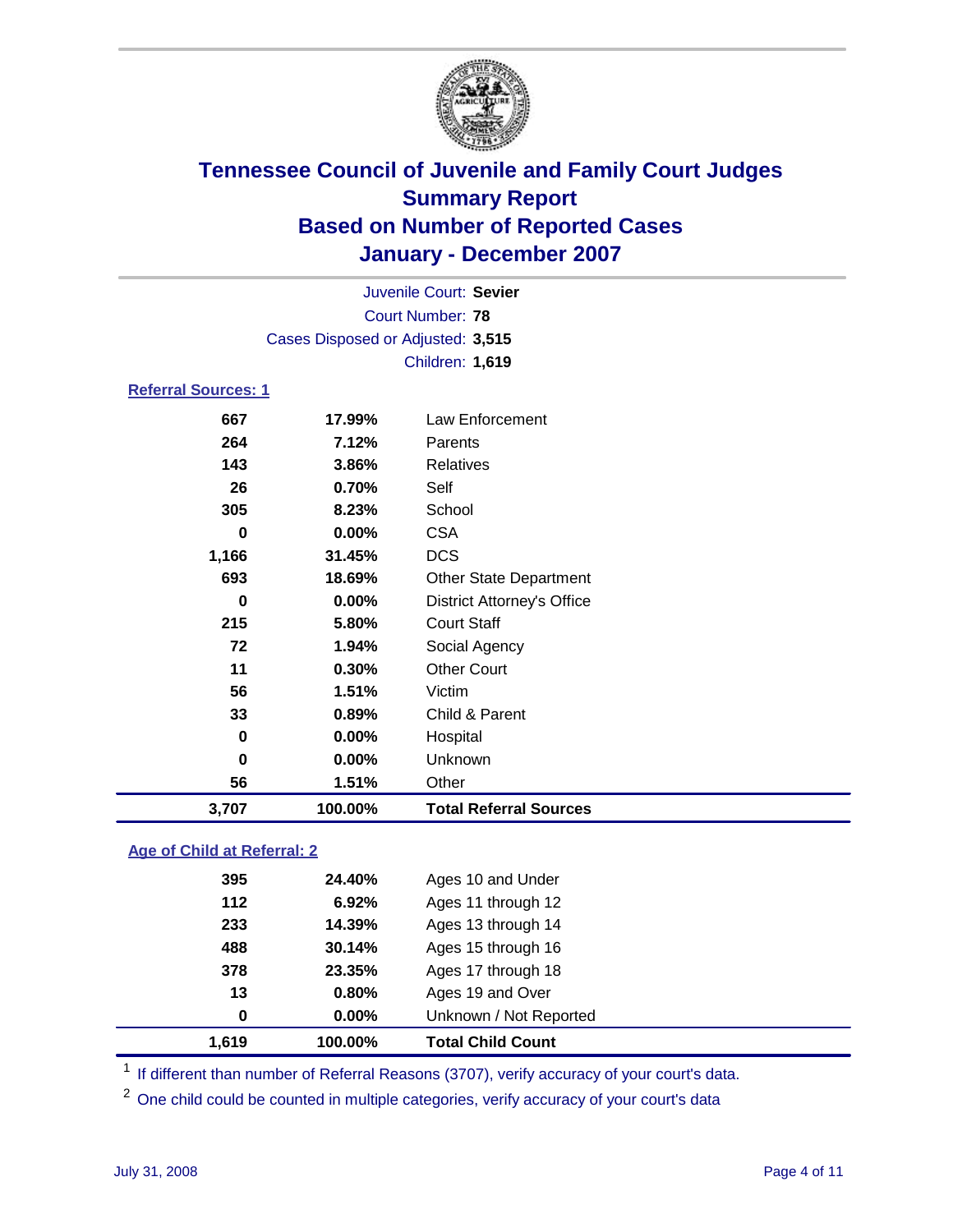

|                                         |                                   | Juvenile Court: Sevier   |
|-----------------------------------------|-----------------------------------|--------------------------|
|                                         |                                   | Court Number: 78         |
|                                         | Cases Disposed or Adjusted: 3,515 |                          |
|                                         |                                   | Children: 1,619          |
| Sex of Child: 1                         |                                   |                          |
| 952                                     | 58.80%                            | Male                     |
| 666                                     | 41.14%                            | Female                   |
| 1                                       | 0.06%                             | Unknown                  |
| 1,619                                   | 100.00%                           | <b>Total Child Count</b> |
| Race of Child: 1                        |                                   |                          |
| 1,568                                   | 96.85%                            | White                    |
| 11                                      | 0.68%                             | African American         |
| 1                                       | 0.06%                             | Native American          |
| 3                                       | 0.19%                             | Asian                    |
| 14                                      | 0.86%                             | Mixed                    |
| 22                                      | 1.36%                             | Unknown                  |
| 1,619                                   | 100.00%                           | <b>Total Child Count</b> |
| <b>Hispanic Origin: 1</b>               |                                   |                          |
| 40                                      | 2.47%                             | Yes                      |
| 1,412                                   | 87.21%                            | <b>No</b>                |
| 167                                     | 10.32%                            | Unknown                  |
| 1,619                                   | 100.00%                           | <b>Total Child Count</b> |
| <b>School Enrollment of Children: 1</b> |                                   |                          |
| 923                                     | 57.01%                            | Yes                      |
| 144                                     | 8.89%                             | No                       |
| 552                                     | 34.10%                            | Unknown                  |
| 1,619                                   | 100.00%                           | <b>Total Child Count</b> |

<sup>1</sup> One child could be counted in multiple categories, verify accuracy of your court's data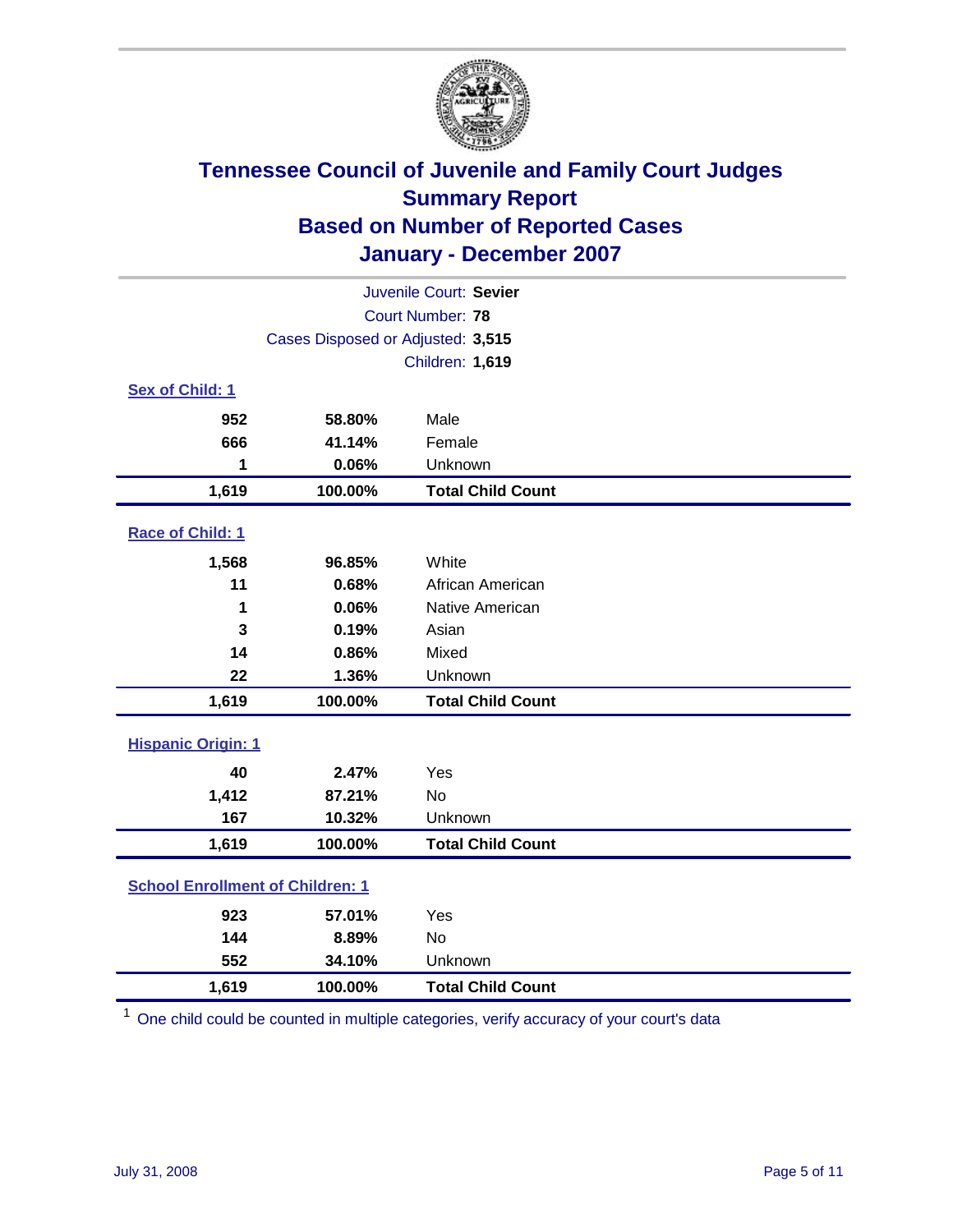

Court Number: **78** Juvenile Court: **Sevier** Cases Disposed or Adjusted: **3,515** Children: **1,619**

### **Living Arrangement of Child at Time of Referral: 1**

| 1,619 | 100.00%  | <b>Total Child Count</b>     |
|-------|----------|------------------------------|
| 16    | 0.99%    | Other                        |
| 330   | 20.38%   | Unknown                      |
| 1     | $0.06\%$ | Independent                  |
| 1     | $0.06\%$ | In an Institution            |
| 8     | 0.49%    | In a Residential Center      |
| 21    | 1.30%    | In a Group Home              |
| 96    | 5.93%    | With Foster Family           |
| 13    | 0.80%    | With Adoptive Parents        |
| 149   | 9.20%    | <b>With Relatives</b>        |
| 147   | 9.08%    | With Father                  |
| 553   | 34.16%   | With Mother                  |
| 32    | 1.98%    | With Mother and Stepfather   |
| 16    | 0.99%    | With Father and Stepmother   |
| 236   | 14.58%   | With Both Biological Parents |

#### **Type of Detention: 2**

| 3.515 | 100.00% | <b>Total Detention Count</b> |  |
|-------|---------|------------------------------|--|
| 0     | 0.00%   | Other                        |  |
| 2,815 | 80.09%  | Does Not Apply               |  |
| 4     | 0.11%   | <b>Unknown</b>               |  |
| 0     | 0.00%   | <b>Psychiatric Hospital</b>  |  |
| 0     | 0.00%   | Jail - No Separation         |  |
| 0     | 0.00%   | Jail - Partial Separation    |  |
| 0     | 0.00%   | Jail - Complete Separation   |  |
| 683   | 19.43%  | Juvenile Detention Facility  |  |
| 13    | 0.37%   | Non-Secure Placement         |  |
|       |         |                              |  |

<sup>1</sup> One child could be counted in multiple categories, verify accuracy of your court's data

<sup>2</sup> If different than number of Cases (3515) verify accuracy of your court's data.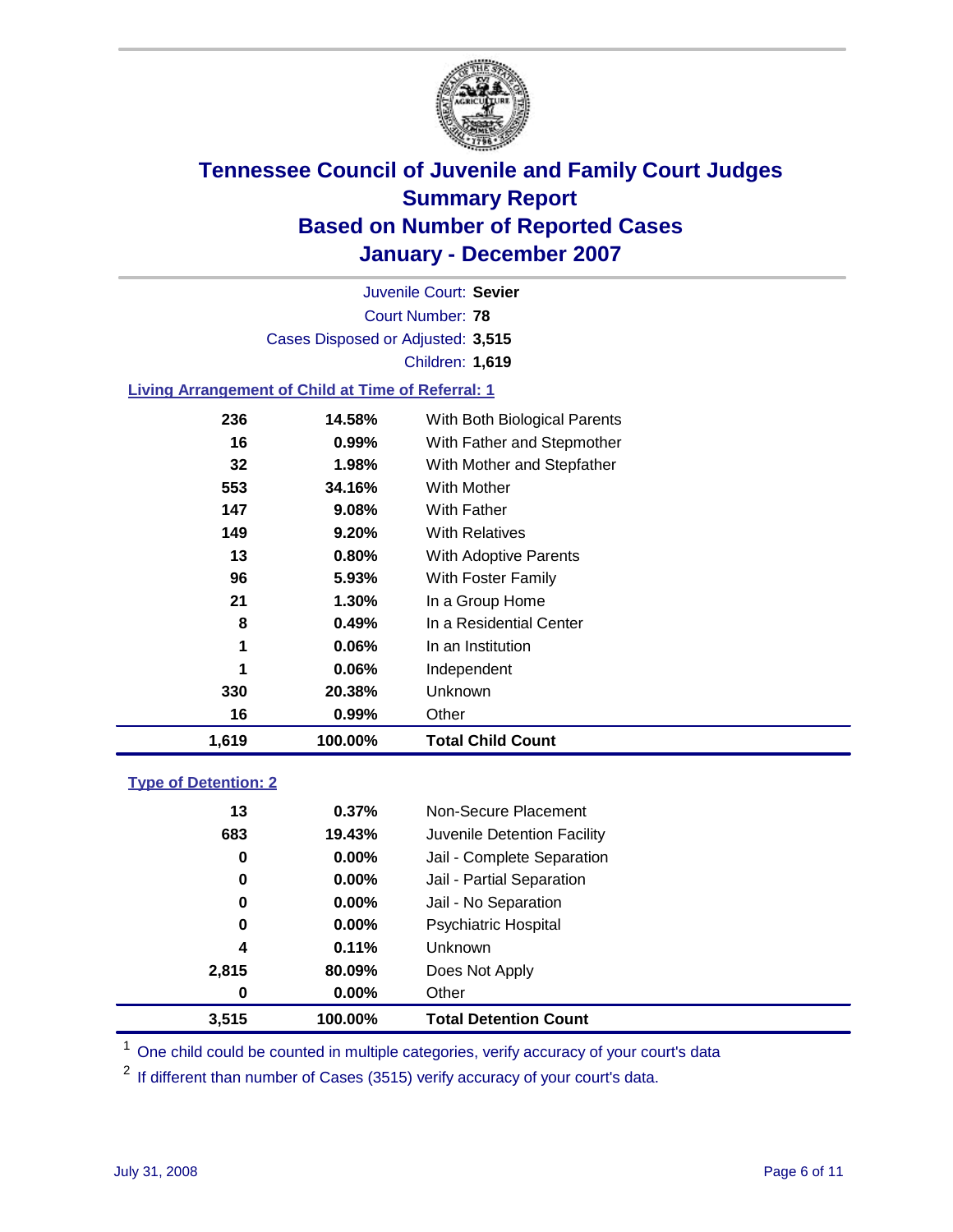

| Juvenile Court: Sevier<br>Court Number: 78         |                                   |                                      |  |  |
|----------------------------------------------------|-----------------------------------|--------------------------------------|--|--|
|                                                    |                                   |                                      |  |  |
|                                                    | Cases Disposed or Adjusted: 3,515 |                                      |  |  |
|                                                    |                                   | Children: 1,619                      |  |  |
| <b>Placement After Secure Detention Hearing: 1</b> |                                   |                                      |  |  |
| 663                                                | 18.86%                            | Returned to Prior Living Arrangement |  |  |
| 6                                                  | 0.17%                             | Juvenile Detention Facility          |  |  |
| $\bf{0}$                                           | 0.00%                             | Jail                                 |  |  |
| 7                                                  | 0.20%                             | Shelter / Group Home                 |  |  |
| 7                                                  | 0.20%                             | <b>Foster Family Home</b>            |  |  |
| $\bf{0}$                                           | 0.00%                             | Psychiatric Hospital                 |  |  |
| 13                                                 | 0.37%                             | Unknown / Not Reported               |  |  |
| 2,817                                              | 80.14%                            | Does Not Apply                       |  |  |
| $\mathbf 2$                                        | 0.06%                             | Other                                |  |  |
| 3,515                                              | 100.00%                           | <b>Total Placement Count</b>         |  |  |
|                                                    |                                   |                                      |  |  |
| <b>Intake Actions: 2</b>                           |                                   |                                      |  |  |
| 2,654                                              | 71.59%                            | <b>Petition Filed</b>                |  |  |
| 284                                                | 7.66%                             | <b>Motion Filed</b>                  |  |  |
| 323                                                | 8.71%                             | <b>Citation Processed</b>            |  |  |
| 6                                                  | 0.16%                             | Notification of Paternity Processed  |  |  |
| 224                                                | 6.04%                             | Scheduling of Judicial Review        |  |  |
| 17                                                 | 0.46%                             | Scheduling of Administrative Review  |  |  |
| 70                                                 | 1.89%                             | Scheduling of Foster Care Review     |  |  |
| $\mathbf{2}$                                       | 0.05%                             | Unknown                              |  |  |
| 11                                                 | 0.30%                             | Does Not Apply                       |  |  |
| 116                                                | 3.13%                             | Other                                |  |  |
| 3,707                                              | 100.00%                           | <b>Total Intake Count</b>            |  |  |

<sup>1</sup> If different than number of Cases (3515) verify accuracy of your court's data.

<sup>2</sup> If different than number of Referral Reasons (3707), verify accuracy of your court's data.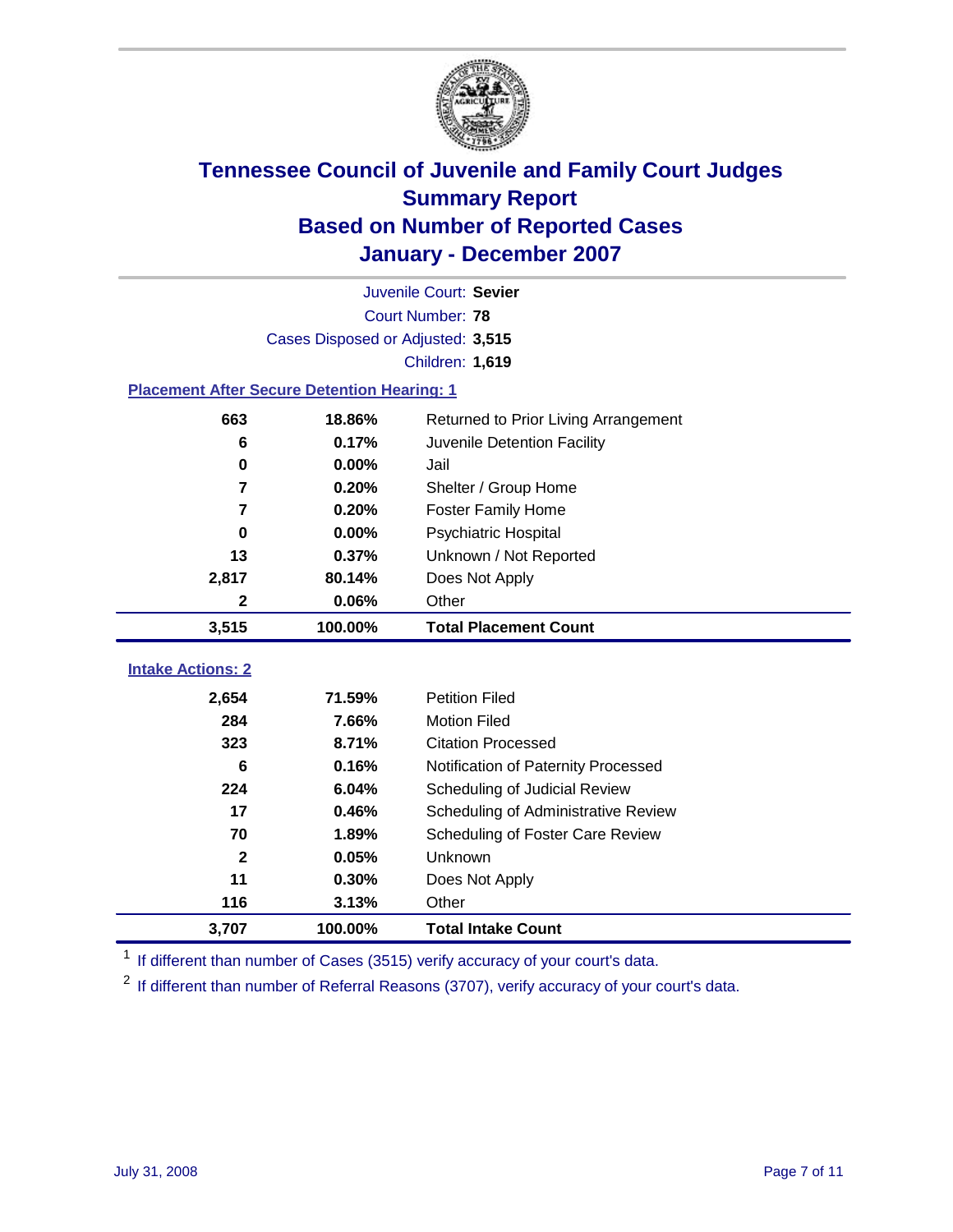

Court Number: **78** Juvenile Court: **Sevier** Cases Disposed or Adjusted: **3,515** Children: **1,619**

### **Last Grade Completed by Child: 1**

| 1     | 0.06%   | Too Young for School     |
|-------|---------|--------------------------|
| 0     | 0.00%   | Preschool                |
| 6     | 0.37%   | Kindergarten             |
| 19    | 1.17%   | 1st Grade                |
| 19    | 1.17%   | 2nd Grade                |
| 10    | 0.62%   | 3rd Grade                |
| 18    | 1.11%   | 4th Grade                |
| 43    | 2.66%   | 5th Grade                |
| 66    | 4.08%   | 6th Grade                |
| 96    | 5.93%   | 7th Grade                |
| 184   | 11.37%  | 8th Grade                |
| 176   | 10.87%  | 9th Grade                |
| 146   | 9.02%   | 10th Grade               |
| 76    | 4.69%   | 11th Grade               |
| 8     | 0.49%   | 12th Grade               |
| 1     | 0.06%   | Non-Graded Special Ed    |
| 25    | 1.54%   | <b>GED</b>               |
| 10    | 0.62%   | Graduated                |
| 111   | 6.86%   | Never Attended School    |
| 594   | 36.69%  | Unknown                  |
| 10    | 0.62%   | Other                    |
| 1,619 | 100.00% | <b>Total Child Count</b> |

### **Enrolled in Special Education: 1**

<sup>1</sup> One child could be counted in multiple categories, verify accuracy of your court's data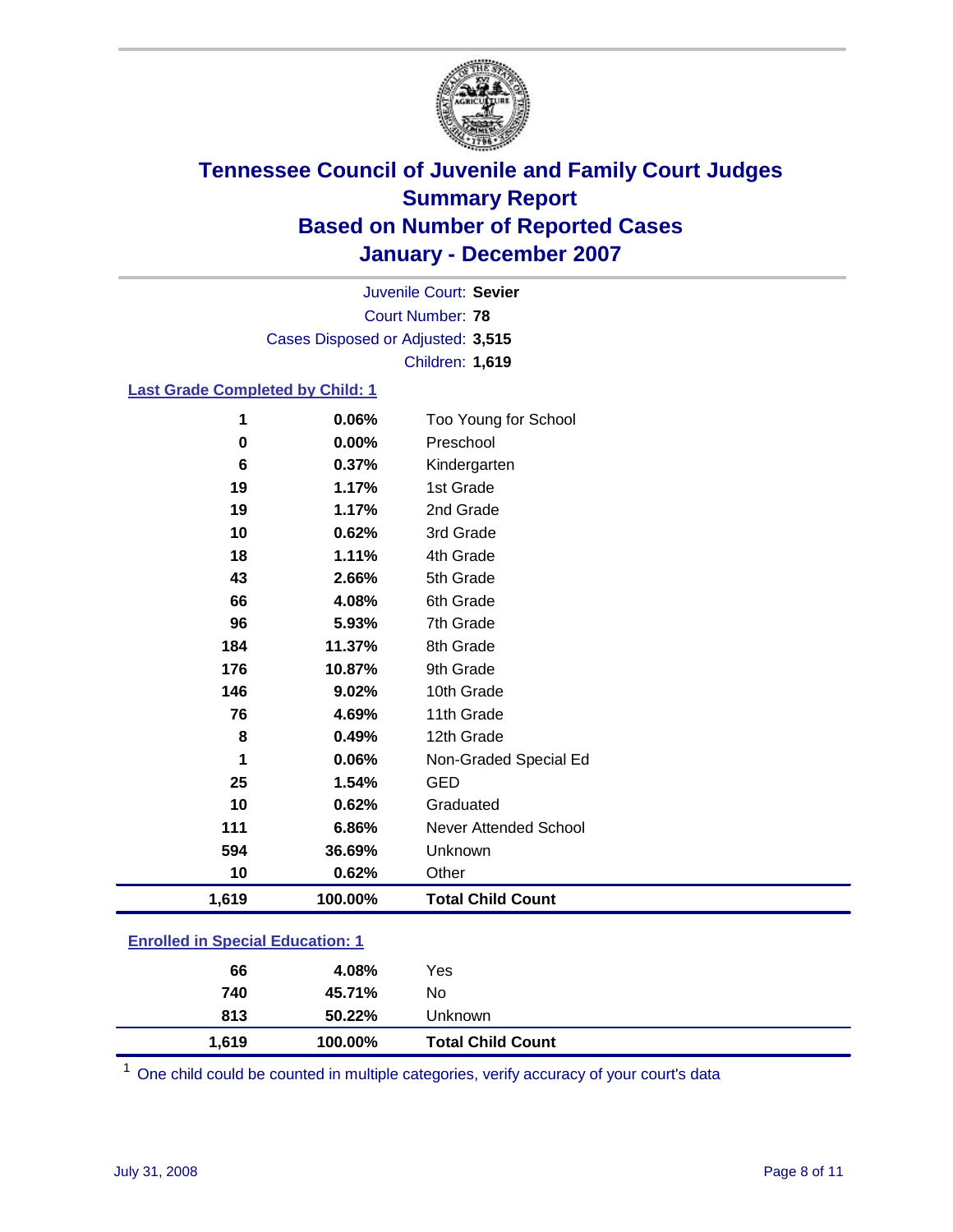

| Juvenile Court: Sevier       |                                   |                           |  |  |  |
|------------------------------|-----------------------------------|---------------------------|--|--|--|
|                              | Court Number: 78                  |                           |  |  |  |
|                              | Cases Disposed or Adjusted: 3,515 |                           |  |  |  |
|                              |                                   | <b>Children: 1,619</b>    |  |  |  |
| <b>Action Executed By: 1</b> |                                   |                           |  |  |  |
| 3,280                        | 88.48%                            | Judge                     |  |  |  |
| 130                          | 3.51%                             | Referee                   |  |  |  |
| 271                          | 7.31%                             | <b>YSO</b>                |  |  |  |
| 26                           | 0.70%                             | Other                     |  |  |  |
| 0                            | $0.00\%$                          | Unknown / Not Reported    |  |  |  |
| 3.707                        | 100.00%                           | <b>Total Action Count</b> |  |  |  |

### **Formal / Informal Actions: 1**

| 179   | 4.83%    | Dismissed                                        |
|-------|----------|--------------------------------------------------|
| 190   | 5.13%    | Retired / Nolle Prosequi                         |
| 453   | 12.22%   | <b>Complaint Substantiated Delinquent</b>        |
| 214   | 5.77%    | <b>Complaint Substantiated Status Offender</b>   |
| 84    | 2.27%    | <b>Complaint Substantiated Dependent/Neglect</b> |
| 0     | $0.00\%$ | <b>Complaint Substantiated Abused</b>            |
| 0     | $0.00\%$ | <b>Complaint Substantiated Mentally III</b>      |
| 314   | 8.47%    | Informal Adjustment                              |
| 3     | 0.08%    | <b>Pretrial Diversion</b>                        |
| 0     | $0.00\%$ | <b>Transfer to Adult Court Hearing</b>           |
| 0     | 0.00%    | Charges Cleared by Transfer to Adult Court       |
| 1,124 | 30.32%   | Special Proceeding                               |
| 226   | 6.10%    | <b>Review Concluded</b>                          |
| 883   | 23.82%   | Case Held Open                                   |
| 37    | $1.00\%$ | Other                                            |
| 0     | 0.00%    | Unknown / Not Reported                           |
| 3,707 | 100.00%  | <b>Total Action Count</b>                        |

<sup>1</sup> If different than number of Referral Reasons (3707), verify accuracy of your court's data.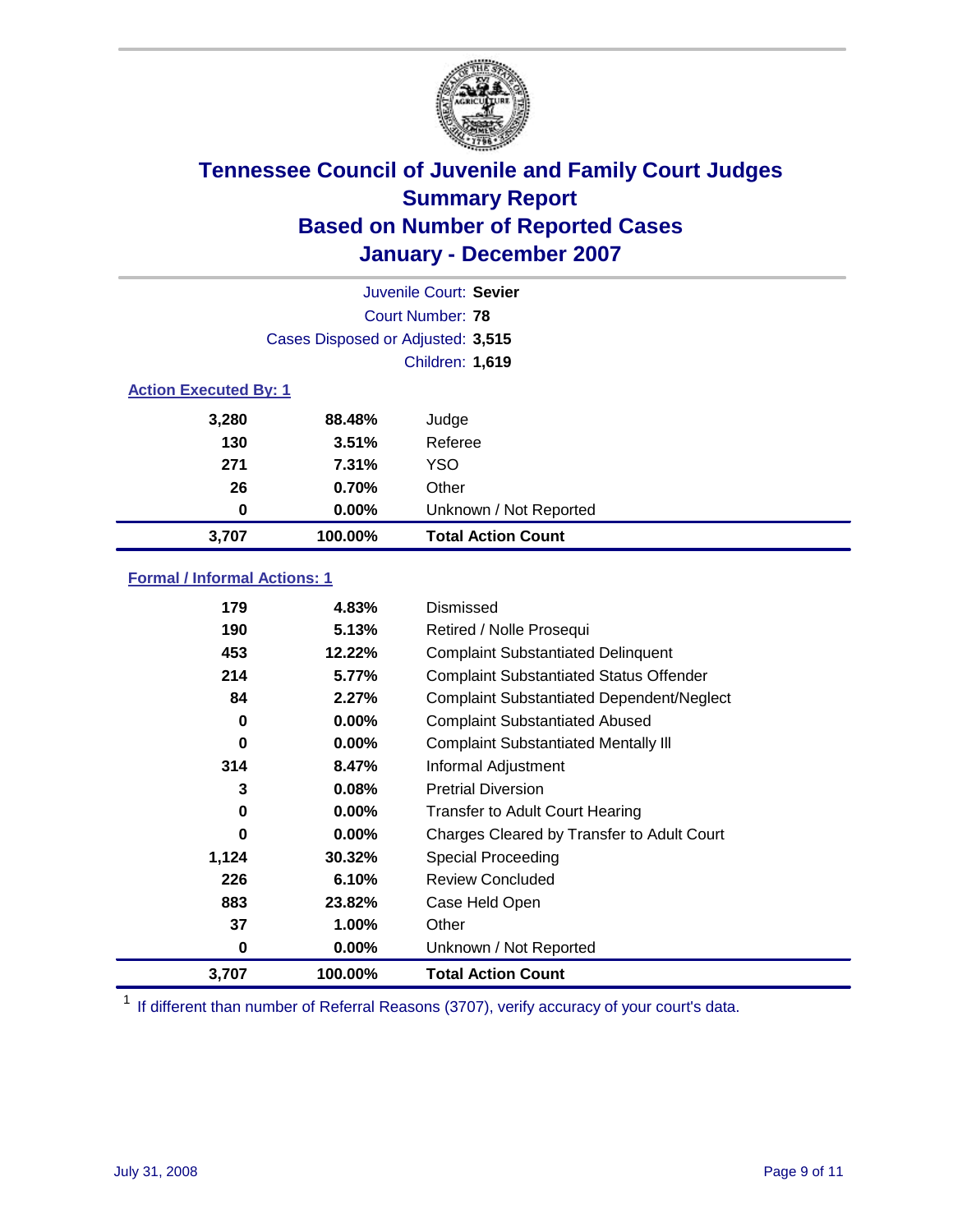

|                       |                                   | Juvenile Court: Sevier                                |
|-----------------------|-----------------------------------|-------------------------------------------------------|
|                       |                                   | <b>Court Number: 78</b>                               |
|                       | Cases Disposed or Adjusted: 3,515 |                                                       |
|                       |                                   | Children: 1,619                                       |
| <b>Case Outcomes:</b> |                                   | There can be multiple outcomes for one child or case. |
| 209                   | 2.37%                             | <b>Case Dismissed</b>                                 |
| 154                   | 1.74%                             | Case Retired or Nolle Prosequi                        |
| 279                   | 3.16%                             | Warned / Counseled                                    |
| 1,139                 | 12.89%                            | <b>Held Open For Review</b>                           |
| 101                   | 1.14%                             | Supervision / Probation to Juvenile Court             |
| 1                     | 0.01%                             | <b>Probation to Parents</b>                           |
| 14                    | 0.16%                             | Referral to Another Entity for Supervision / Service  |
| 241                   | 2.73%                             | Referred for Mental Health Counseling                 |
| 142                   | 1.61%                             | Referred for Alcohol and Drug Counseling              |
| 0                     | 0.00%                             | <b>Referred to Alternative School</b>                 |
| 0                     | 0.00%                             | Referred to Private Child Agency                      |
| 60                    | 0.68%                             | Referred to Defensive Driving School                  |
| 1                     | 0.01%                             | Referred to Alcohol Safety School                     |
| 349                   | 3.95%                             | Referred to Juvenile Court Education-Based Program    |
| 0                     | 0.00%                             | Driver's License Held Informally                      |
| 1                     | 0.01%                             | <b>Voluntary Placement with DMHMR</b>                 |
| 0                     | 0.00%                             | <b>Private Mental Health Placement</b>                |
| 0                     | 0.00%                             | <b>Private MR Placement</b>                           |
| 0                     | 0.00%                             | Placement with City/County Agency/Facility            |
| 0                     | 0.00%                             | Placement with Relative / Other Individual            |
| 52                    | 0.59%                             | Fine                                                  |
| 372                   | 4.21%                             | <b>Public Service</b>                                 |
| 68                    | 0.77%                             | Restitution                                           |
| 0                     | 0.00%                             | <b>Runaway Returned</b>                               |
| 144                   | 1.63%                             | No Contact Order                                      |
| 0                     | $0.00\%$                          | Injunction Other than No Contact Order                |
| 10                    | 0.11%                             | <b>House Arrest</b>                                   |
| 0                     | 0.00%                             | <b>Court Defined Curfew</b>                           |
| 4                     | 0.05%                             | Dismissed from Informal Adjustment                    |
| 0                     | 0.00%                             | <b>Dismissed from Pretrial Diversion</b>              |
| 80                    | 0.91%                             | <b>Released from Probation</b>                        |
| 0                     | 0.00%                             | <b>Transferred to Adult Court</b>                     |
| 0                     | $0.00\%$                          | <b>DMHMR Involuntary Commitment</b>                   |